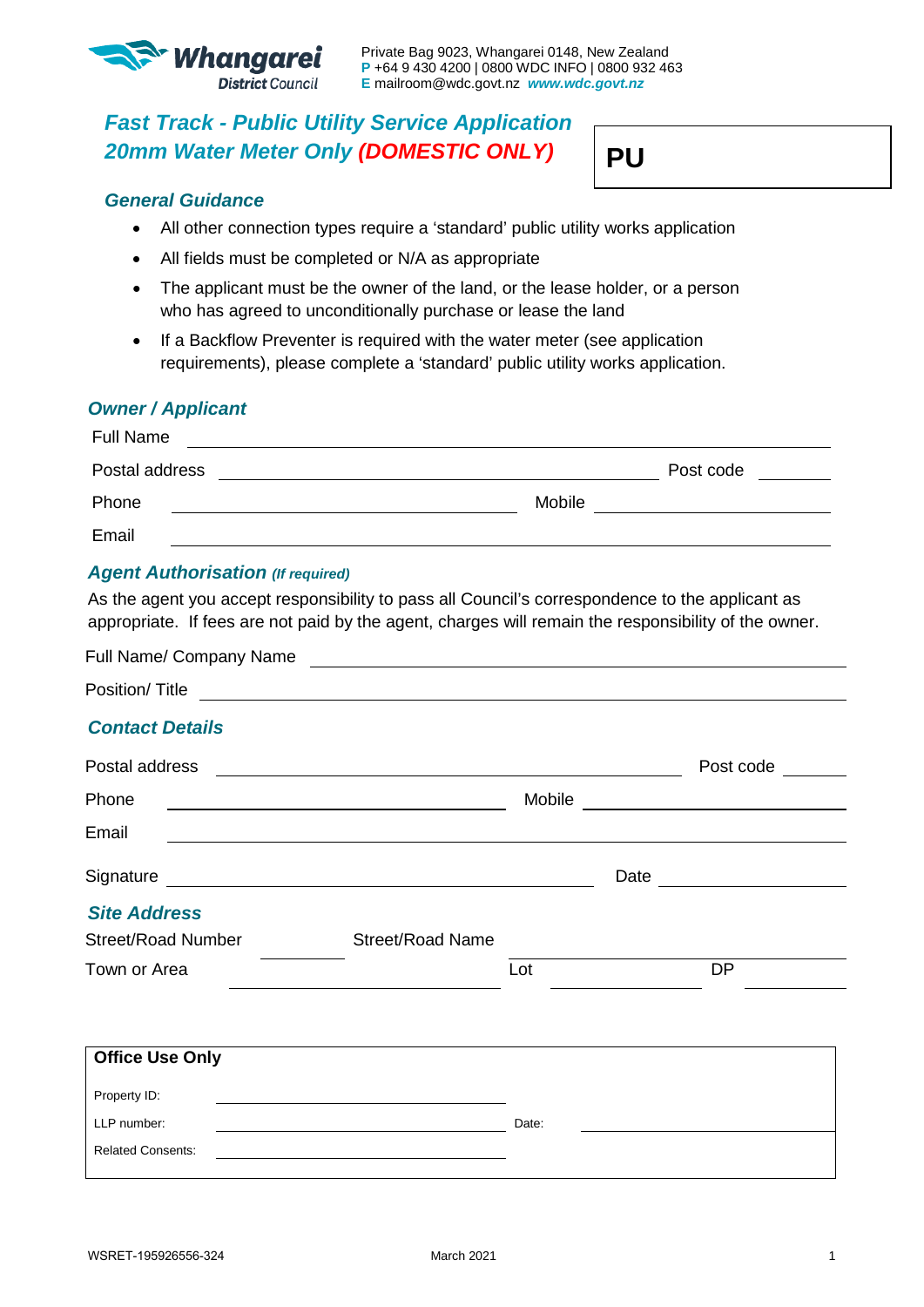

#### *Owner authorisation*

As the property owner, I hereby agree to all terms and conditions stated within this Public Utility Application. Public Utility accounts will be issued in my name, until such time as an official notice of sale is received or water billing agent is nominated.

# *Billing Details*

| Street no:                         | Street/Road name:<br>$\overline{\phantom{a}}$                                                                          |                                  |                                                                                                                                                                                                                                                    |  |  |
|------------------------------------|------------------------------------------------------------------------------------------------------------------------|----------------------------------|----------------------------------------------------------------------------------------------------------------------------------------------------------------------------------------------------------------------------------------------------|--|--|
| Suburb:                            |                                                                                                                        |                                  | Post code:<br><u>and the state of the state of the state of the state of the state of the state of the state of the state of the state of the state of the state of the state of the state of the state of the state of the state of the state</u> |  |  |
| Phone                              | <u> 1989 - Andrea Stadt Britain, amerikansk politiker (</u>                                                            |                                  |                                                                                                                                                                                                                                                    |  |  |
| Mobile                             |                                                                                                                        |                                  |                                                                                                                                                                                                                                                    |  |  |
| Email:                             | <u> 1989 - Johann Stoff, deutscher Stoffen und der Stoffen und der Stoffen und der Stoffen und der Stoffen und der</u> | Date:                            |                                                                                                                                                                                                                                                    |  |  |
| Name:                              |                                                                                                                        | Signature: _____________________ | Date: _________                                                                                                                                                                                                                                    |  |  |
| <b>Commentary Comment Advisory</b> |                                                                                                                        |                                  |                                                                                                                                                                                                                                                    |  |  |

#### *Correspondence*

**Key Personnel:** All correspondence / charges for the meter installation are to be directed to the:

 $\Box$  Owner / Applicant  $\Box$  Agent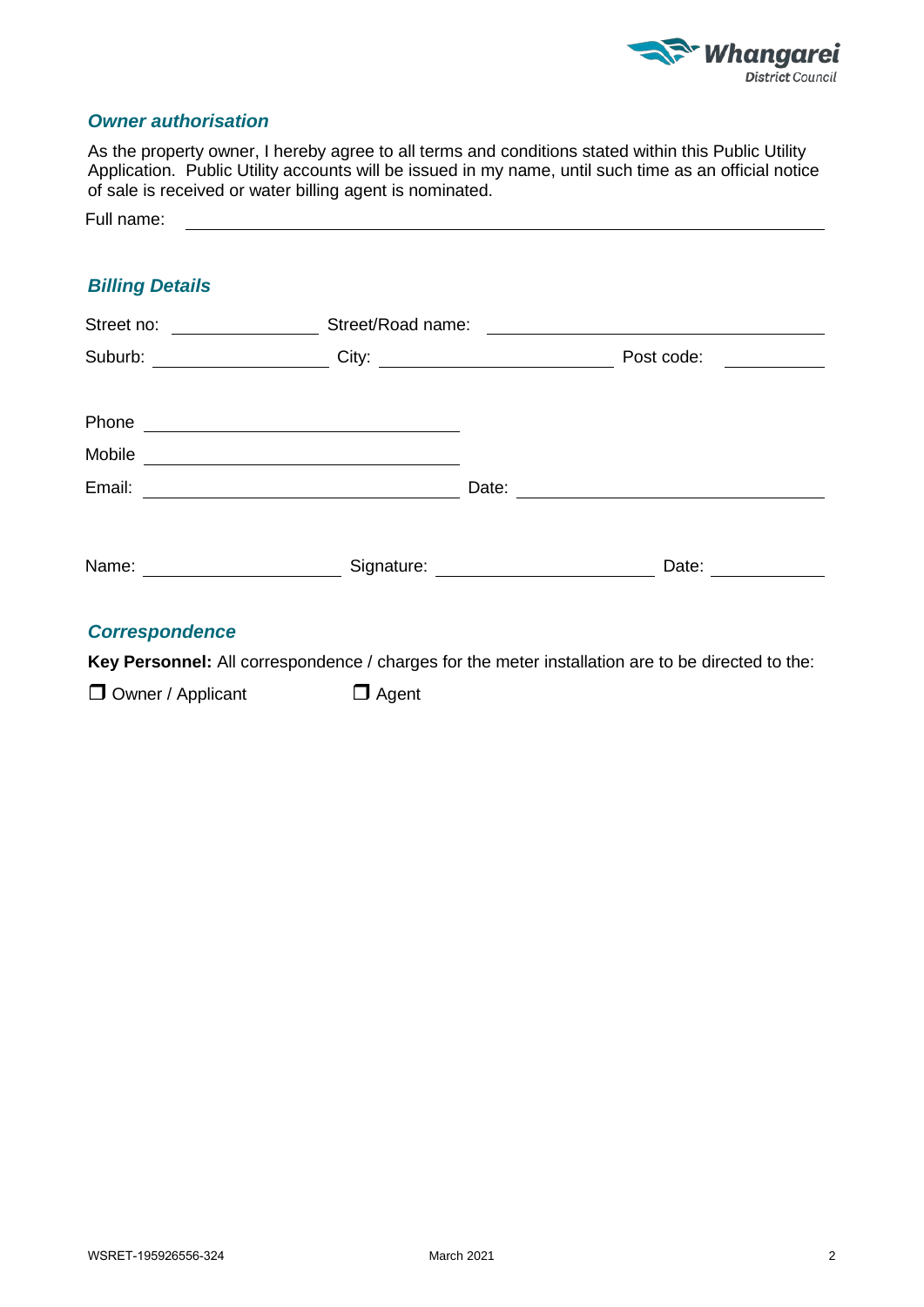

# *Public Utility Checklist (Fast Track)*

The following information is required for **all** water connection applications. Please check the application against this list

|   |                                                       | <b>Customer</b><br>check<br><b>Yes</b> | <b>Office</b><br>check<br><b>Yes</b> |
|---|-------------------------------------------------------|----------------------------------------|--------------------------------------|
| 1 | <b>Applicant's Full Name</b>                          |                                        | l.                                   |
| 2 | Agent Details (if applicable)                         |                                        | H                                    |
| 3 | Contact Details (telephone, email, postal address)    |                                        |                                      |
| 4 | Site Details / Legal Description                      | l. I                                   | $\mathsf{L}$                         |
| 5 | <b>Owner Authorisation Complete</b>                   |                                        |                                      |
| 6 | Site plan including:                                  |                                        |                                      |
|   | Location of all structures on the property            |                                        |                                      |
|   | Location of meter connection point                    | H                                      |                                      |
| ٠ | Location of access, driveway or right-of-way          | l I                                    | $\mathsf{L}$                         |
| 7 | Distances:                                            |                                        |                                      |
|   | Right hand / left hand boundary to meter measurements | a ka                                   | H                                    |
|   | Front boundary to meter location                      |                                        |                                      |
|   | House site to front boundary / meter                  |                                        |                                      |
| ٠ | House site to nearest fire hydrant is <135m           | l.                                     | H                                    |
|   | Network as built plan (supplied by WDC)               |                                        |                                      |

Failure to supply all the information and measurements as requested may result in the application being returned unprocessed and unaccepted.

**Application accepted** 

**Application not accepted** 

*Reasons*

CSR Name: Signature: Signature: Date: Date: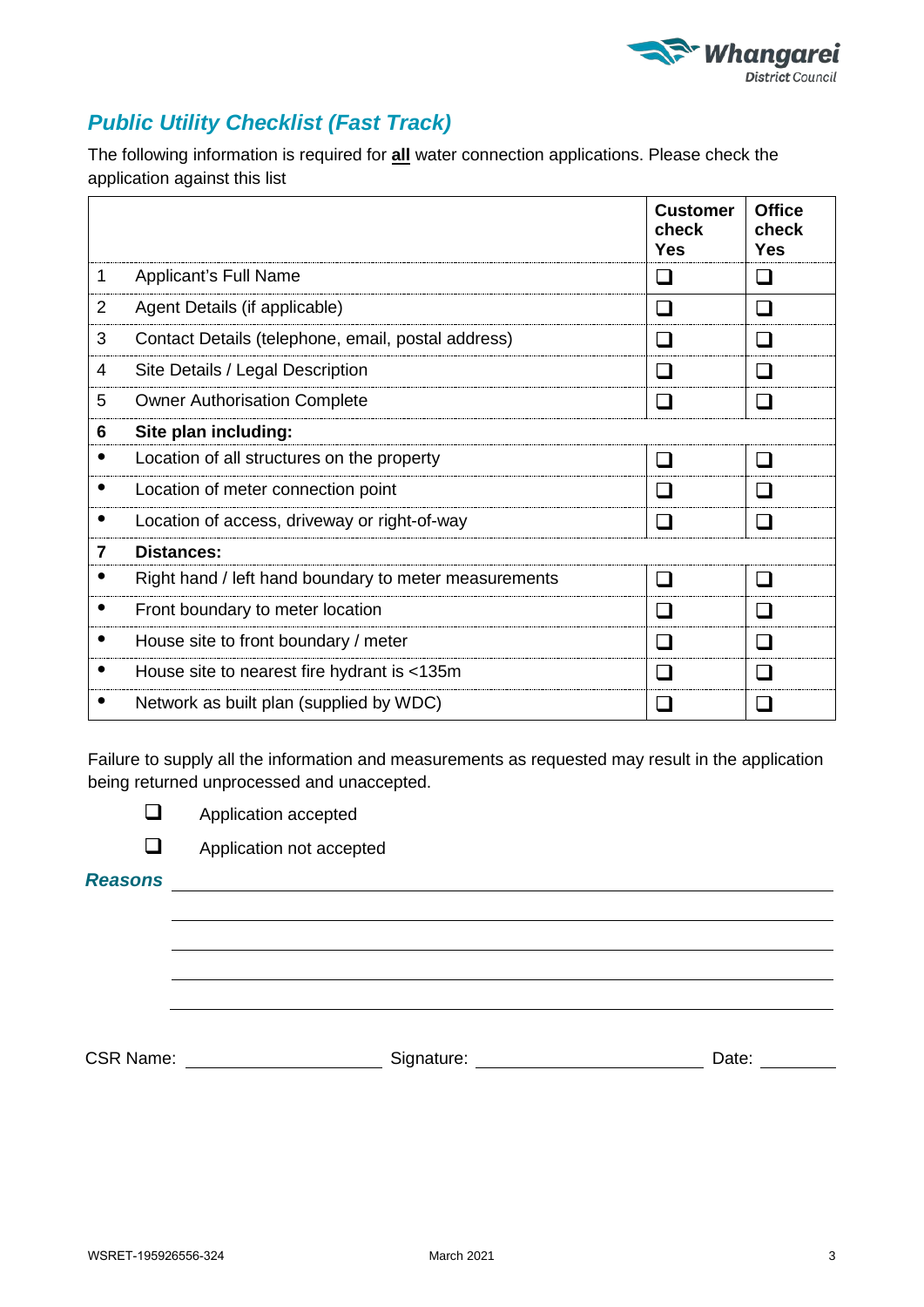

#### *Introduction*

- The fast track application process is designed for a **domestic** water meter to be installed on an existing connection point to a **single lot** of a completed subdivision.
- Council will arrange a licensed contractor to fit the meter assembly and on-charge the costs in accordance with Council's schedule of fees and charges.
- Please note if the water meter connection point is not visible, extra investigation work to locate the water connection will be charged to the applicant / owner.

#### *Application Procedure*

Complete and submit this application form along with supporting documentation to a WDC Customer Services Representative at:

Forum North 5 Rust Avenue Whangarei

Or:

Ruakaka Service Centre Takutau Place Ruakaka

- Customer Service Representatives can assist you with the application process.
- Alternatively, you can email any queries or your application to: [mailroom@wdc.govt.nz](mailto:mailroom@wdc.govt.nz)
- Ensure all fields are completed in full, as incomplete applications may be rejected. The application must include a **clearly detailed plan of intended works**.
- It is the applicant's responsibility to ensure that all drawings and supporting information is submitted in an acceptable format which also speeds up the processing of your application.
- Upon approval the licensed contractor will carry out work in accordance with the approved plan, Council's specific requirements and current WDC Environmental Engineering Standards.

## *Application Requirements*

- The applicant must obtain a copy of the relevant network as-built plan relating to the property, showing the connection point where the water meter is required (available from the customer services office at Council).
- The applicant must provide a site plan in accordance with the public utility checklist.
- In most instances' vehicle crossings must not be sited over the existing water service connection, exceptions will be considered at the discretion of the Water Services Engineer.
- It is the applicant's responsibility to ensure all drawings, information, etc is submitted as per the sample drawing shown, to enable speed in processing.
- Backflow prevention (BFP) devices are required on domestic properties with swimming pools, stock troughs or any other types of private water storage. They are also required on all commercial connections.
- BFP's are installed directly after the meter and tested annually. WDC does not normally install BFP's.
- If a BFP is required please complete a free of charge 'standard' public utility application and engage a licensed contractor to install both meter and BFP.